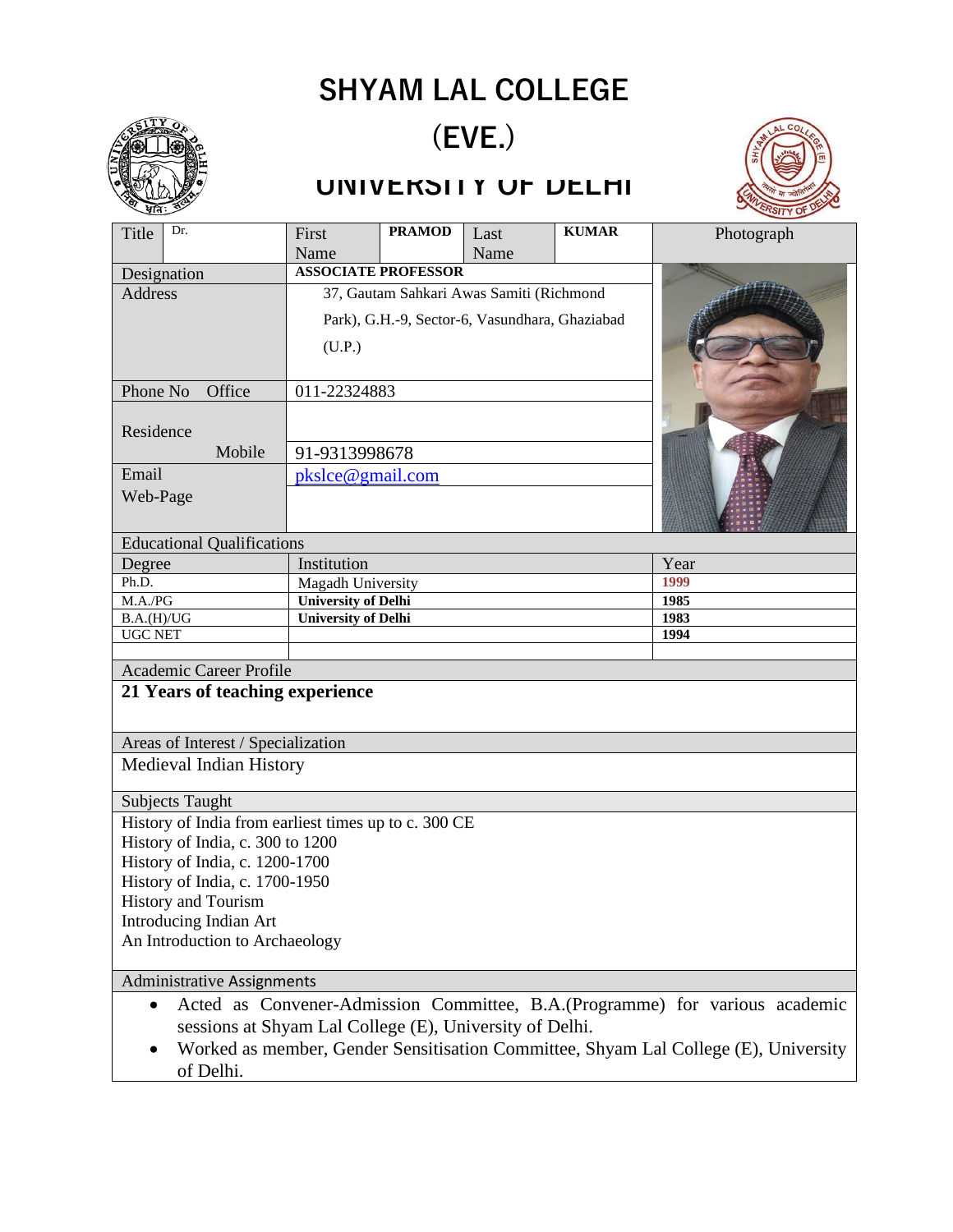- Worked with Examination Branch, University of Delhi for different confidential assignments.
- Worked as an Apex Committee Member; during 2014-15.
- Worked as Observer in Annual Examination-2016 (SOL) at Mukherjee Memorial Sr. Secondary School, Dilshad Garden, Delhi
- Co-coordinator of NAAC steering committee.

#### Complete Publications Profile

#### **Books:**

- 1. Book titled *"History of India: 1500 – 1800"* published by Pearson Education, India, for university specific edition of west Bengal, 2013.
- 2. Book titled *"History of India: 1800 – 1964"* published by Pearson Education, India, for university specific edition of west Bengal, 2013.
- 3. Book titled **"Women Power under Mughals" – 1526 to 1707** (An Exploration of feminine Powers Behind the Throne during 1526 A.D.-1707 A.D.) Published from Wisdom Publications, Delhi, 2013.

#### **Articles:**

- 1. Women of the Mughal harem and the Court politics during the reign of Auragzeb" published in, Journal of Historical Research, Vol. XXXIX-No. 2, 26<sup>th</sup> Jan 2001, Department of History, Ranchi University, Ranchi.
- 2. "Administrative Issue in Bihar and their solution between 1860-1707" published in History:Past and Present, Vol. 1, No. 1, Department of History, Magadh University, Bodh Gaya.
- 3. "Nurjahan Ka Mughal Rajatva Par Prabhav," published in India Today-Gyan Bhandar, August 2006.
- 4. "Scholars and their lives and attainments under Emperor Jahangir."published in Bhoo Chintan ,Vol.I-No.1, December 2008,Gaya (Bihar)

#### Conference Organization/ Presentations

- 1. Attended National Seminar on "Mapping Middle Class in Resurgent India: Perspectives and Roles" organized by Shyam Lal College (Evening), University of Delhi on 5<sup>th</sup>-6<sup>th</sup> February, 2009.
- 2. Participated in the UGC-Sponsored National Seminar on "Impact of Globalisation on World Economic Recessions" organized by Shyam Lal College, University of Delhi on 3rd and 4th December,2009.
- 3. Participated in the ICT Workshop for Capacity Building of Delhi University Faculty organized by ILLL, University of Delhi from January,  $11<sup>th</sup>$  to  $23<sup>rd</sup>$ , 2010.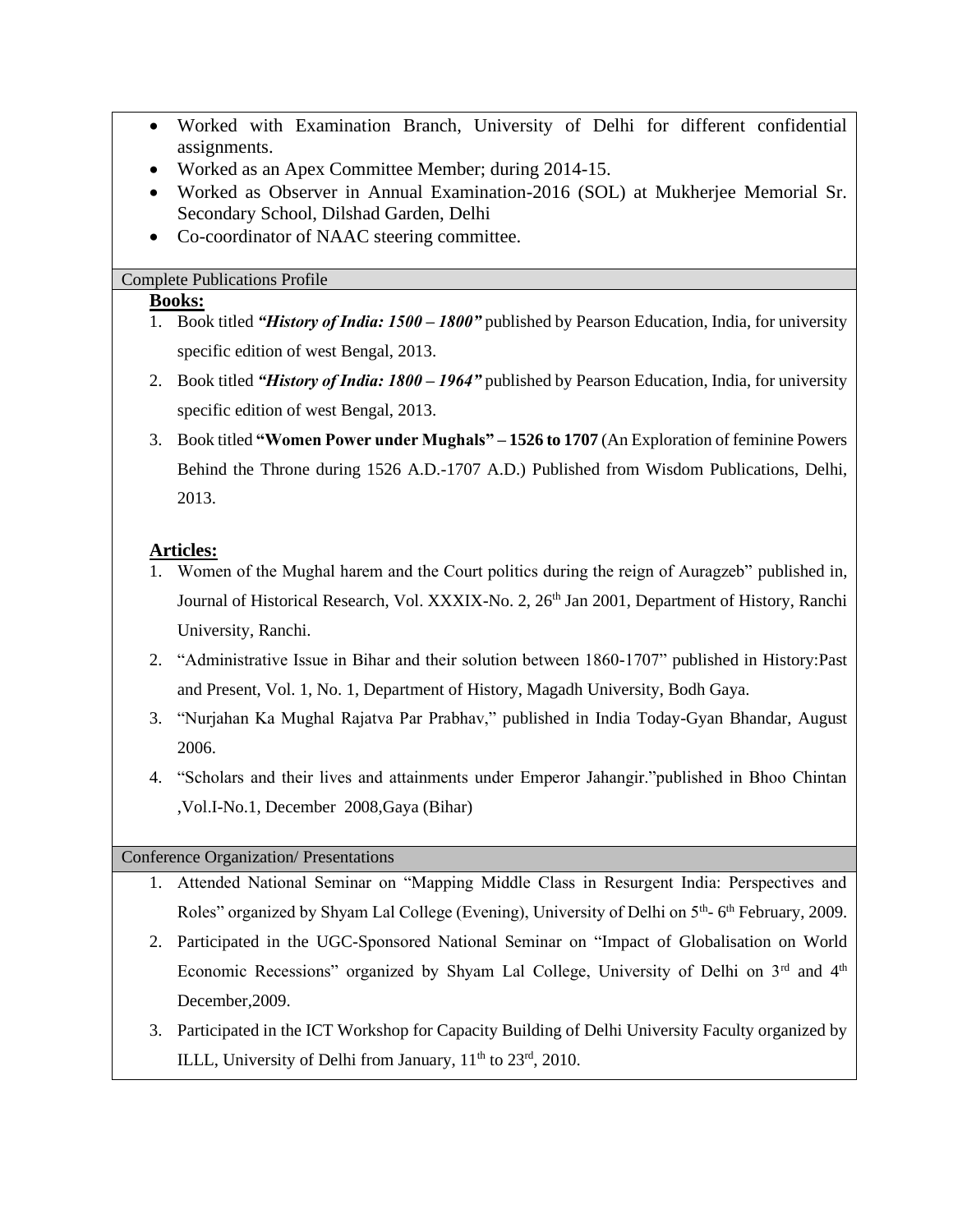- 4. Participated in the Two Day National Workshop on Sustainable Development: Building Alternatives organized by S.R. Foundation in Association with American Centre, Nehru Memorial Museum & Library at Teen Murti Bhavan, New Delhi from April  $21<sup>st</sup>$  and  $22<sup>nd</sup>$ , 2010.
- 5. Attended National Seminar on "Media and the New World Order" organized by Shyam Lal College (Evening), University of Delhi on  $4<sup>th</sup> - 5<sup>th</sup>$  February, 2011.
- 6. Attended one Day National Symposium on the topic "Rise of Civil Society : Participative Democracy or Anarchic Dictatorship" organized by Centre for Reforms Development and Justice (CRD&J) at I.I.P.A., New Delhi on August 5, 2011
- 7. Organised a ICHR Sponsored One Day National Seminar on the theme "Indraprastha to New Delhi: A Cultural Journey" at University of Delhi on 15<sup>th</sup> December, 2009 which invited deliberations and panel discussions by top historians and researchers on the topic.

Research Projects (Major Grants/Research Collaboration)

- Worked as a Research Associate with Dr. C.S.K. Singh (Senior Fellow), V. V. Giri National Labour Institute, Noida, in the project "Globalization with Equity: Policies for Growth" a research project funded by International Labour Organization (ILO) from 20 November 1995 to 31 July 1996.
- Worked with Professor Aparna Basu, University of Delhi, as a Research Associate from 1st November 1996 to 31st July 1997 in the project "History of University of Delhi" on the eve of its Platinum Jubilee Celebration in the year 1997.
- Worked as a Research Associate at V. V. Giri National Labour Institute, Noida in the Project "The 50th Anniversary of India' Independence" from 2nd June 1997 to 30th July 1997.
- Worked with the Educational Consultants India Limited (A government of India Enterprises) as a Research Associate in the project "AICTE compendium: Technical Education in Independent India (1974-1997)" from 6th May 1998 to 15th August 1998.

Awards and Distinctions

Association With Professional Bodies

- Editorial Board Q Tanalytics(ISSN : 2454-5600)
- Editorial Board Annual Refereed Research Journal 'ASPIRARE', ISSN (P) 2394-0484, ISSN (E) 2394-6601
- Member, Indian History Congress